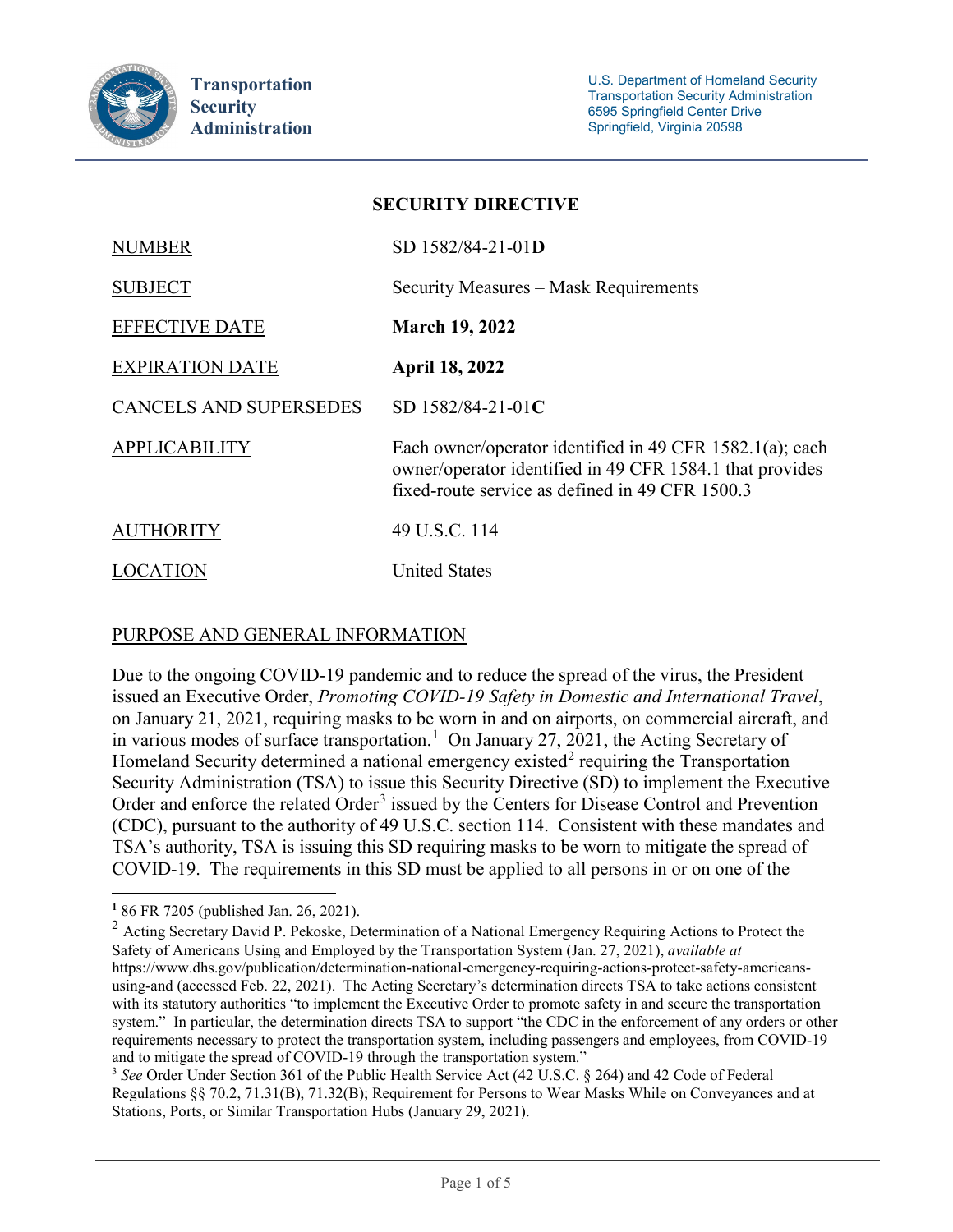conveyances or a transportation facility used by one of the modes identified above, including those already vaccinated**.** TSA developed these requirements in consultation with the Department of Transportation (including the Federal Railroad Administration, the Federal Transit Administration, and the Federal Motor Carrier Safety Administration) and the CDC.

### **DEFINITIONS**

For the purpose of this SD, the following definitions apply:

*Conveyance* has the same definition as under 42 CFR 70.1, meaning "an aircraft, train, road vehicle, vessel…or other means of transport, including military."

*Mask* means a material covering the nose and mouth of the wearer, excluding face shields.<sup>[4](#page-1-0)</sup>

*Transportation hub/facility* means any airport, bus terminal, marina, seaport or other port, subway stations, terminal (including any fixed facility at which passengers are picked-up or discharged), train station, U.S. port of entry, or any other location that provides transportation subject to the jurisdiction of the United States.

#### ACTIONS REQUIRED

- A. Owner/Operators must notify passengers with prominent and adequate notice of the mask requirements to facilitate awareness and compliance.<sup>[5](#page-1-1)</sup> At a minimum, this notice must inform passengers, at the time tickets are purchased or when otherwise booking transportation *and* at the time the conveyance departs its location after boarding passengers, of the following:
	- 1. Federal law requires wearing a mask while on the conveyance and failure to comply may result in denial of boarding or removal.
	- 2. Refusing to wear a mask is a violation of federal law; passengers may be subject to penalties under federal law.
- B. Owner/Operators must require that individuals wear a mask, except as described in Sections D., E., or F., as follows:
	- 1. Any persons in a public transportation, passenger railroad, or bus conveyance covered by this SD.

<span id="page-1-0"></span><sup>&</sup>lt;sup>4</sup> A properly worn mask completely covers the nose and mouth of the wearer. A mask should be secured to the head, including with ties or ear loops. A mask should fit snugly but comfortably against the side of the face. Masks do not include face shields. Masks can be either manufactured or homemade and should be a solid piece of material without slits, exhalation valves, or punctures. Medical masks and N-95 respirators fulfill the requirements of this SD. CDC guidance for attributes of acceptable masks in the context of this SD is available at [https://www.cdc.gov/quarantine/masks/mask-travel-guidance.html.](https://www.cdc.gov/quarantine/masks/mask-travel-guidance.html)

<span id="page-1-1"></span><sup>5</sup> Notice may include, if feasible, advance notifications on digital platforms, such as on apps, websites, or email; posted signage in multiple languages with illustrations; printing the requirement on tickets; or other methods as appropriate.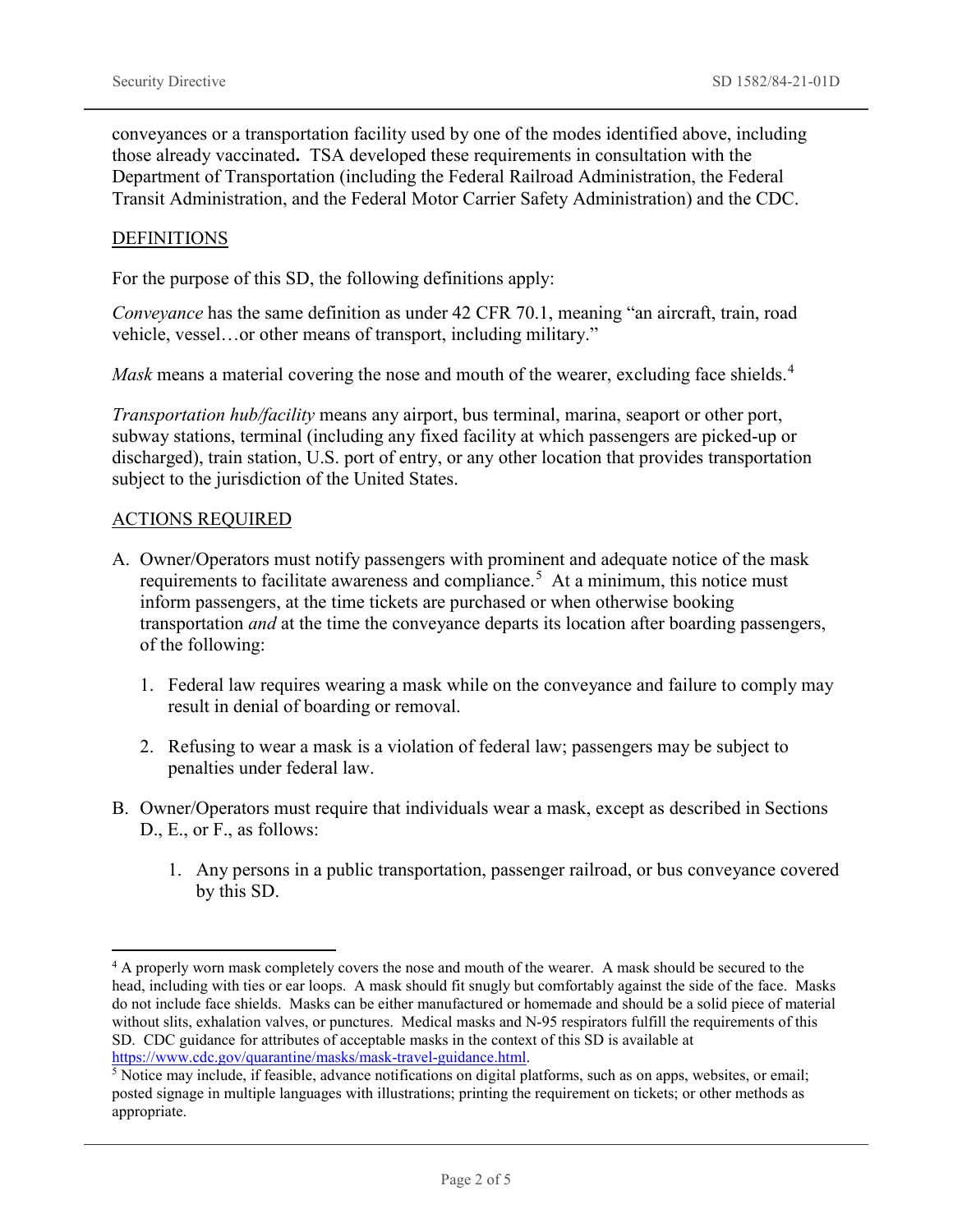- 2. Any person in public areas of transportation hubs/facilities controlled by the owner/operator (such as for purposes of purchasing tickets, waiting areas, and platforms for boarding and disembarking) for the duration of travel, boarding, and disembarking.
- C. Owner/Operators must ensure that direct employees and contractor employees wear a mask at all times when in conveyances or in or around transportation facilities under their control, except as described in Sections D., E., or F.
- D. The requirement to wear a mask does not apply under the following circumstances:
	- 1. When necessary to temporarily remove the mask for identity verification purposes.
	- 2. While eating, drinking, or taking oral medications for brief periods<sup>[6](#page-2-0)</sup>. Prolonged periods of mask removal are not permitted for eating or drinking; the mask must be worn between bites and sips.
	- 3. While communicating with a person who is deaf or hard of hearing, when the ability to see the mouth is essential for communication.
	- 4. If unconscious (for reasons other than sleeping), incapacitated, unable to be awakened, or otherwise unable to remove the mask without assistance.[7](#page-2-1)
- E. The following conveyances are exempted from wearing masks:
	- 1. Persons in private conveyances operated solely for personal, non-commercial use.
	- 2. A driver, when operating a commercial motor vehicle as this term is defined in 49 CFR 390.5, if the driver is the sole occupant of the vehicle.

<span id="page-2-0"></span> <sup>6</sup> The CDC has stated that brief periods of close contact without a mask should not exceed 15 minutes. *See* <https://www.cdc.gov/coronavirus/2019-ncov/php/public-health-recommendations.html>

<span id="page-2-1"></span><sup>&</sup>lt;sup>7</sup> Persons who are experiencing difficulty breathing or shortness of breath or are feeling winded may remove the mask temporarily until able to resume normal breathing with the mask. Persons who are vomiting should remove the mask until vomiting ceases. Persons with acute illness may remove the mask if it interferes with necessary medical care such as supplemental oxygen administered via an oxygen mask.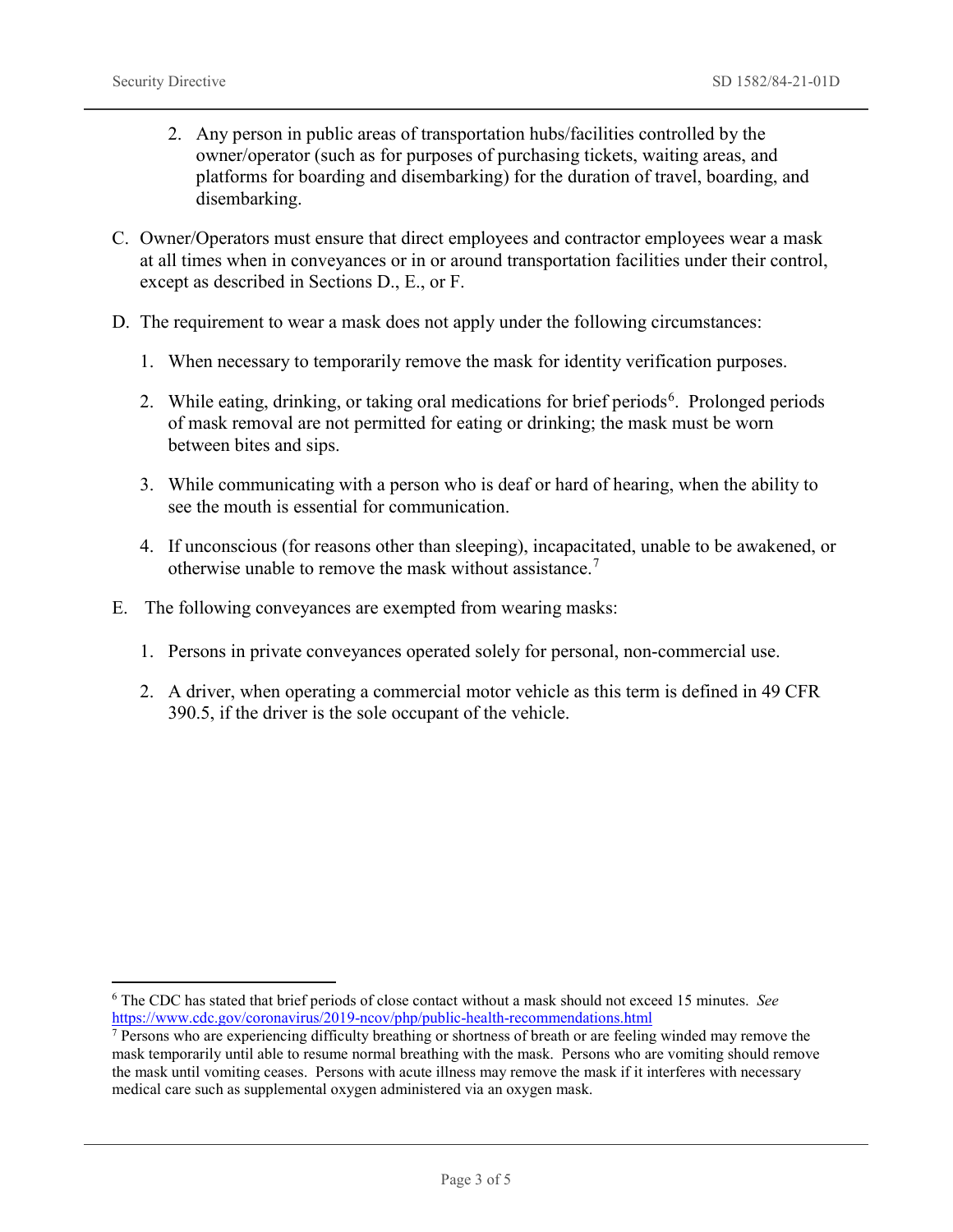- F. This SD exempts the following categories of persons from wearing masks:<sup>[8](#page-3-0)</sup>
	- 1. Children under the age of 2.
	- 2. People with disabilities who cannot wear a mask, or cannot safely wear a mask, because of the disability as defined by the Americans with Disabilities Act (42 U.S.C. 12101 et seq.). $9$
	- 3. People for whom wearing a mask would create a risk to workplace health, safety, or job duty as determined by the relevant workplace safety guidelines or federal regulations.
- G. Owner/Operators must establish procedures to manage situations with persons who refuse to comply with the requirement to wear a mask. At a minimum, these procedures must ensure that if an individual refuses to comply with an instruction given by the owner/operator with respect to wearing a mask, the owner/operator must:
	- 1. Deny boarding;
	- 2. Make best efforts to disembark the individual as soon as practicable; or
	- 3. Make best efforts to remove the individual from the transportation hub/facility.
- H. If an individual's refusal to comply with the mask requirement constitutes a significant security concern, the owner/operator must report the incident to the Transportation Security Operations Center (TSOC) at 1-866-615-5150 or 1-703-563-3240 in accordance with 49 CFR 1570.203.

<span id="page-3-0"></span> <sup>8</sup> Owner/Operators may impose requirements, or conditions of carriage, on persons requesting an exemption from the requirement to wear a mask, including medical consultation by a third party, medical documentation by a licensed medical provider, and/or other information as determined by the owner/operator, as well as require evidence that the person does not have COVID-19 such as a negative result from a SAR-CoV-2 viral test or documentation of recovery from COVID-19. CDC definitions for SAR-CoV-2 viral test and documentation of recovery are available in Frequently Asked Questions at: [https://www.cdc.gov/coronavirus/2019](https://www.cdc.gov/coronavirus/2019-ncov/travelers/testing-international-air-travelers.html) [ncov/travelers/testing-international-air-travelers.html.](https://www.cdc.gov/coronavirus/2019-ncov/travelers/testing-international-air-travelers.html) Owners/Operators may also impose additional protective measures that improve the ability of a person eligible for exemption to maintain social distance (separation from others by 6 feet), such as scheduling travel at less crowded times or on less crowded conveyances, or seating or otherwise situating the individual in a less crowded section of the conveyance or transportation hub/facility Owners/Operators may further require that persons seeking exemption from the requirement to wear a mask request an accommodation in advance.

<span id="page-3-1"></span><sup>9</sup> This is a narrow exception that includes a person with a disability who cannot wear a mask for reasons related to the disability; who, e.g., do not understand how to remove their mask due to cognitive impairment, cannot remove a mask on their own due to dexterity/mobility impairments, or cannot communicate promptly to ask someone else to remove their mask due to speech impairments or language disorders, or cannot wear a mask because doing so would impede the function of assistive devises/technology. It is not meant to cover persons for whom mask-wearing may only be difficult. The CDC issued additional guidance on disability exemptions on March 23, 2021, which is available at [https://www.cdc.gov/quarantine/masks/mask-travel-guidance.html.](https://www.cdc.gov/quarantine/masks/mask-travel-guidance.html)